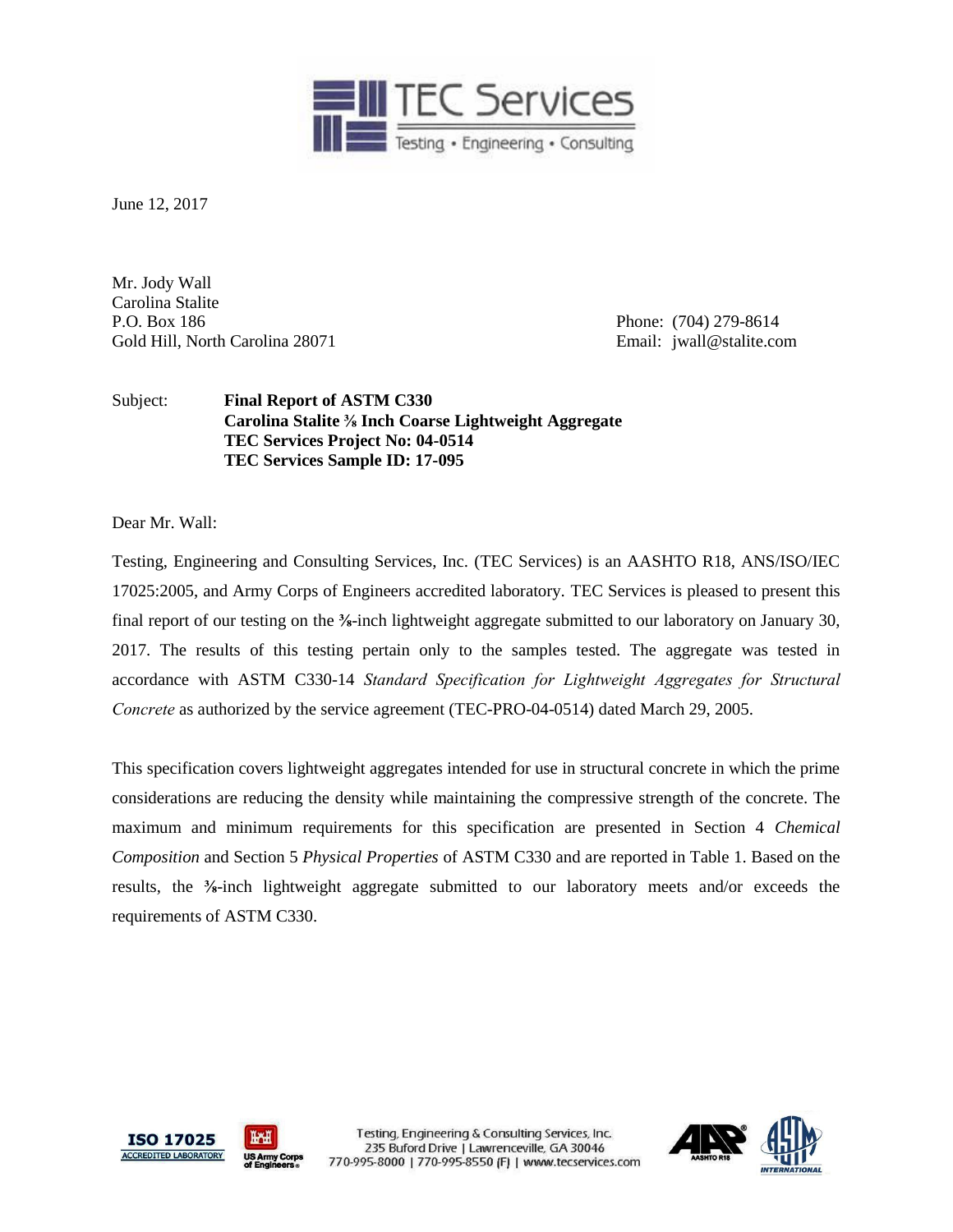#### *Final Report of ASTM C330 June 12, 2017 Carolina Stalite* **⅜** *Inch Coarse Lightweight Aggregate TEC Services Project No: 04-0514 TEC Services Sample ID: 17-095*

| <b>Section 4 - Chemical Composition</b>                                                  | <b>Test Results</b>     | <b>ASTM C330</b><br><b>Requirements</b> |  |
|------------------------------------------------------------------------------------------|-------------------------|-----------------------------------------|--|
| Organic Impurities (Color change)                                                        | $\leq 1$                | $3$ (max)                               |  |
| Staining (Stain index)                                                                   | 20                      | $60 \text{ (max)}$                      |  |
| Loss on Ignition                                                                         | 0.74                    | 5% (max)                                |  |
| <b>Section 5 – Physical Properties</b>                                                   |                         |                                         |  |
| Clay Lumps and Friable Particles (Dry mass)                                              | 0.1%                    | $2\%$ (max)                             |  |
| <b>Bulk Density (Loose)</b>                                                              | $47$ lb/ft <sup>3</sup> | 55 lb/ft <sup>3</sup> (max)             |  |
| Relative Density (Specific Gravity – Wetted Surface Dry)                                 | 1.516                   |                                         |  |
| 72-Hour Absorption                                                                       | 5.9%                    |                                         |  |
| <b>Compressive Strength</b><br>(Requirement based off of Calculated Equilibrium Density) | 4,470                   | $2,890$ psi (min)                       |  |
| <b>Splitting Tensile</b><br>(Requirement based off of Calculated Equilibrium Density)    | 410                     | $308$ psi (min)                         |  |
| Drying Shrinkage                                                                         | $-0.028$                | $-0.070\%$ (max)                        |  |
| Popouts                                                                                  | No Popouts              | No Popouts                              |  |
| Grading                                                                                  | See Section 5.1.2 Below |                                         |  |
| Resistance to Freezing and Thawing -<br>Average Relative Dynamic Modulus (%)             | 100                     |                                         |  |

# **Table 1: Summary of Test Results**

# **Test Results**

# **Section 4.1.1 Organic Impurities**

Requirement – Lightweight aggregate subjected to the test for organic impurities shall not produce darker color than standard.

Result – The lightweight aggregate did not show any color change.

# **Section 4.1.2 Staining**

Requirement – Lightweight aggregate shall have a stain index of less than sixty.

Result – The lightweight aggregate showed light stain, which indicates an index of 20.

### **Section 4.1.3 Loss on Ignition**

Requirement – Lightweight aggregate shall have a loss of ignition not more than five percent.

Result – The lightweight aggregate had a loss on ignition of 0.74 percent.

#### **Section 5.1.1 Clay Lumps and Friable Particles**

Requirement – The amount of clay lumps and friable particles shall not exceed two percent by dry mass. The lightweight aggregate had 0.1 percent clay lumps and friable aggregate.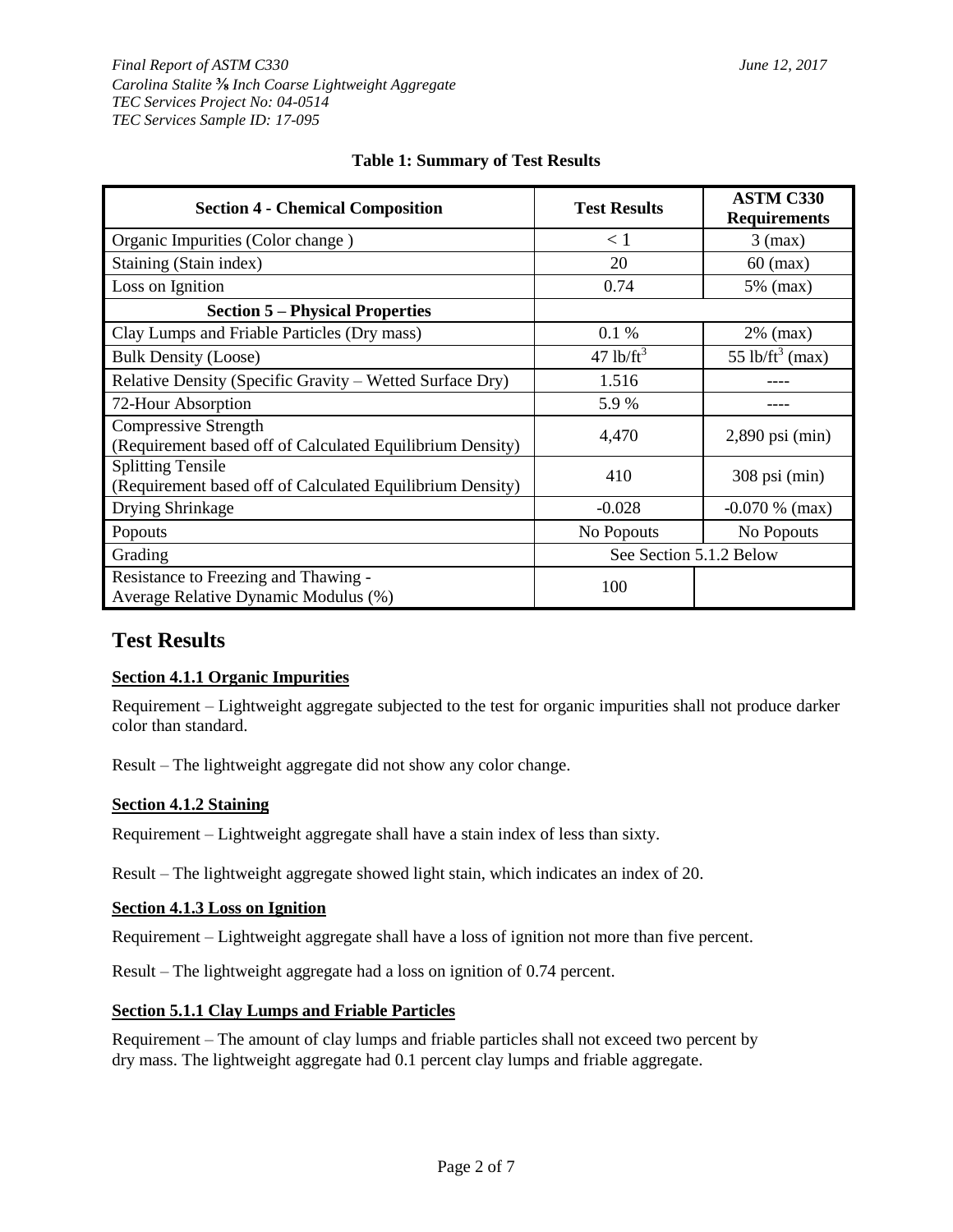## **Section 5.1.2 Grading**

The grading shall conform to the requirements in Table 1 of ASTM C330. The Grading and the required grading are reported in Table 2.

| <b>Sieve Size</b>         | % Passing | <b>Required % passing</b><br>$(\frac{3}{8})$ to #4) |
|---------------------------|-----------|-----------------------------------------------------|
| $\frac{1}{2}$ in (12.5mm) | 100       | 100%                                                |
| $\frac{3}{8}$ in (9.5mm)  | 96.6      | 80-100%                                             |
| #4 $(4.75$ mm $)$         | 11.7      | 5-40%                                               |
| #8(2.36mm)                | 4.7       | $0 - 20%$                                           |
| #16 $(75 \mu m)$          | 4.0       | $0 - 10%$                                           |
| $#200(75 \mu m)$          | 2.0       | $0-10%$                                             |

# **Table 2: Grading & Required Grading**

## **Section 5.1.4 Bulk Density (Loose)**

Requirement – The maximum bulk density (loose) for coarse aggregate is 55 lbs/ft<sup>3</sup>.

Result – The lightweight aggregate had an average bulk density (loose) of 47 lb/ft<sup>3</sup>.

#### **Section 5.1.6 Specific Gravity & Absorption**

The density factor was tested in accordance with ASTM C128 - 12 *Standard Test Method for Density, Relative Density (Specific Gravity) & Absorption of Coarse Aggregate*. The sample was dried to a constant mass and soaked for 72 hours. The specific gravity and absorption is reported in Table 3.

#### **Table 3: Specific Gravity & Absorption**

| Absorption<br>after 72<br>hour Soak<br>(percent) | <b>Relative</b><br><b>Density</b><br>(Specific<br>Gravity)<br>(OD) | <b>Relative</b><br><b>Density</b><br>(Specific<br>Gravity)<br>(SSD) | <b>Apparent</b><br><b>Relative</b><br><b>Density</b><br>(Apparent<br><b>Specific</b><br>Gravity) | <b>Density</b><br><b>Oven Dry</b><br>$(lb/ft^2)$ | <b>Density SSD</b><br>$(lb/ft^2)$ | <b>Apparent</b><br><b>Density</b><br>$(lb/ft^2)$ |
|--------------------------------------------------|--------------------------------------------------------------------|---------------------------------------------------------------------|--------------------------------------------------------------------------------------------------|--------------------------------------------------|-----------------------------------|--------------------------------------------------|
| 5.9                                              | 1.429                                                              | 1.516                                                               | 1.559                                                                                            | 89.6                                             | 94.3                              | 97.1                                             |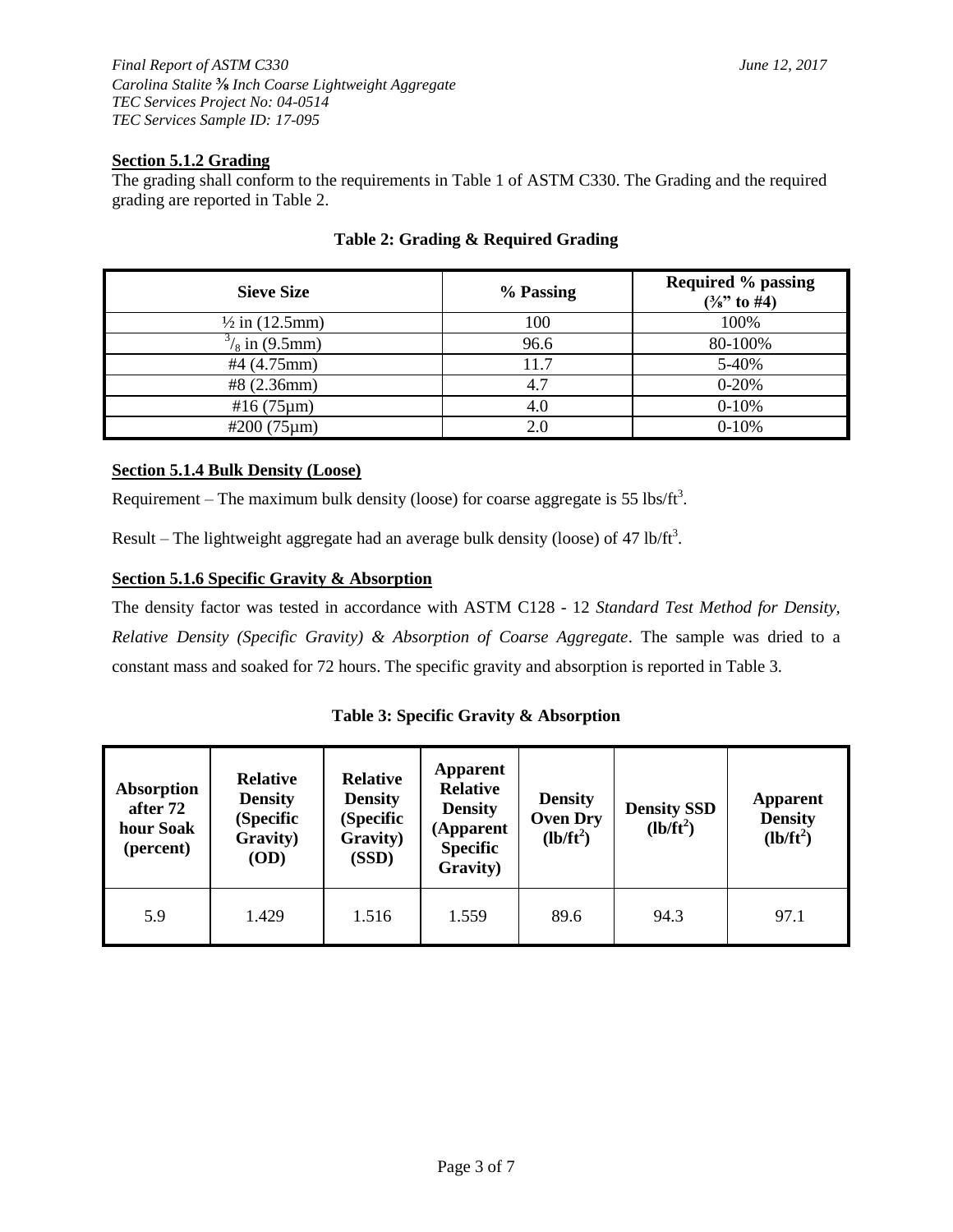Concrete mixtures containing the lightweight aggregate were batched in order to make test specimens for compressive strength, splitting tensile, drying shrinkage and resistance to freezing and thawing. The material sources and amount of material used in the concrete mix are reported in Table 4. Fresh properties are reported in Table 5.

| <b>Material</b>                                                | <b>Source</b>            | <b>Amount</b><br>(pcy)       |
|----------------------------------------------------------------|--------------------------|------------------------------|
| Portland Type I/II Cement                                      | Lehigh, Leeds            | 564                          |
| Fine Aggregate                                                 | Lambert, Natural Sand    | 1,342                        |
| <b><sup>3</sup></b> ⁄ <sub>8</sub> -inch Lightweight Aggregate | Carolina Stalite         | 900                          |
| Air Entrainment                                                | <b>Vinsol Resin</b>      | $1.8 \text{ oz}/\text{yd}^3$ |
| <b>Water Reducer</b>                                           | Type $F - High Range$    | $7.9 \text{ oz}/\text{yd}^3$ |
| Water                                                          | Lawrenceville City Water | 290                          |
|                                                                | Total                    | 3,096                        |

### **Table 4: Mix Proportions**

#### **Table 5: Fresh Properties**

| Slump (inches)            | 2.50  |
|---------------------------|-------|
| Unit Weight $(lb/ft^3)$   | 115.1 |
| Air Content (%)           | 6.00  |
| Concrete Temperature (°F) | 70    |

The oven-dry density of the concrete mixture was calculated by the mixture quantities, aggregate moisture content, and the volume of the concrete batch. The calculated equilibrium density of 108.9 lb/ft<sup>3</sup> was calculated by adding 3 lb/ft<sup>3</sup> to the calculated oven-dry density. The calculated equilibrium density is used to determine the specification requirements for the compressive and split tensile strengths.

#### **Section 5.2.1 Compressive Strength and Splitting Tensile Strength**

#### *Compressive Strength*

Requirement – For a concrete with combinations of normal weight and lightweight aggregates and a calculated equilibrium density of 108.9 lb/ft<sup>3</sup>, the minimum compressive strength is 2,890 psi. This was calculated by interpolation from the values presented in section 5.2.1 and are reported in Table 6. The specimens tested were 4" x 8" cylinders and the results are reported in Table 7.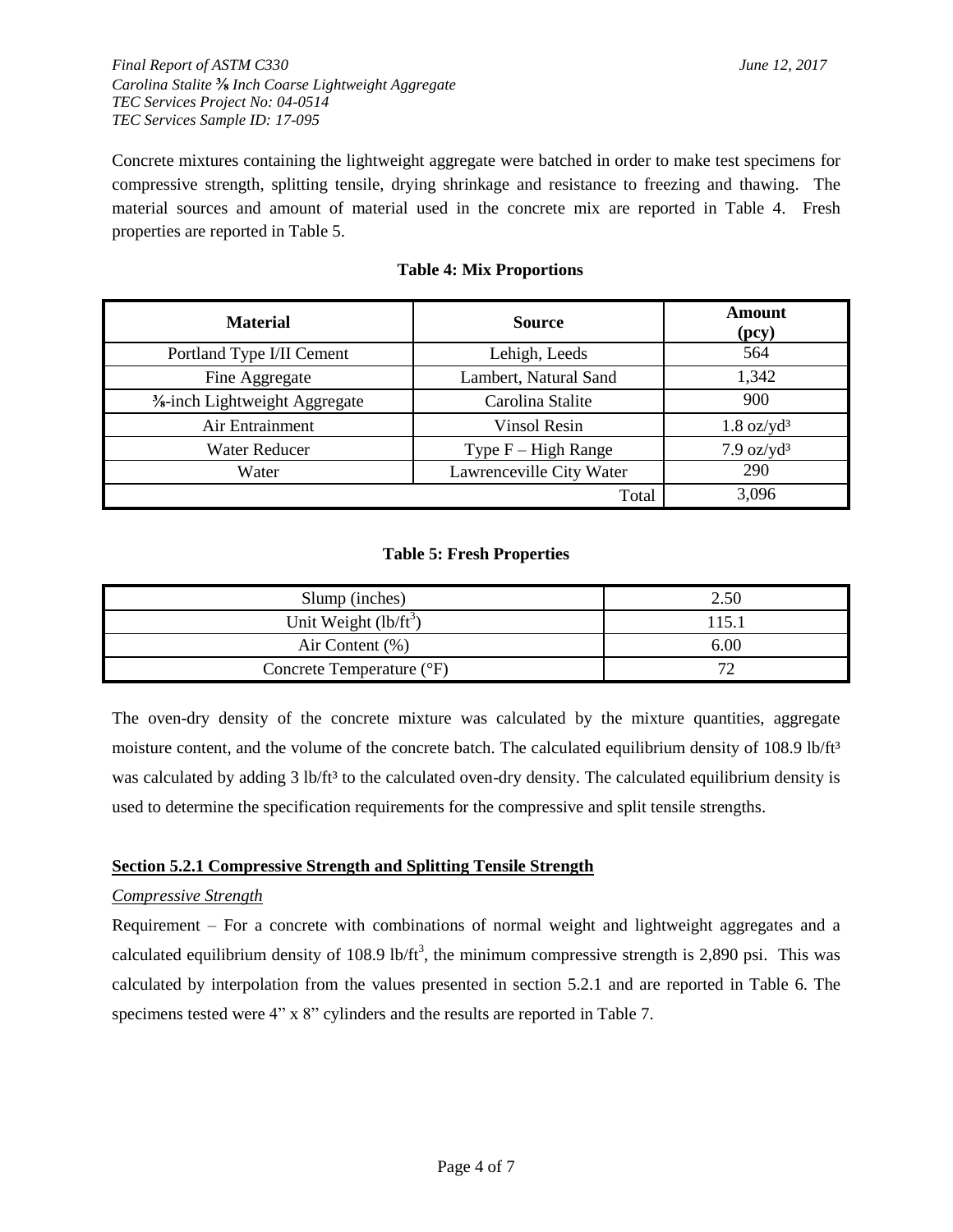| <b>Calculated Equilibrium Density</b><br>$\text{lbs/ft}^3$ | <b>Splitting Tensile Strength</b><br><b>Requirements (psi)</b> | <b>Compressive Strength</b><br><b>Requirements</b><br>(psi) |
|------------------------------------------------------------|----------------------------------------------------------------|-------------------------------------------------------------|
|                                                            | 310                                                            | 3,000                                                       |
| 105                                                        | 300                                                            | 2,500                                                       |

## **Table 6: Compressive & Splitting Tensile Strength Requirements**

# **Table 7: Compressive Strength Results**

| <b>Sample ID</b> | <b>Compressive Strength</b><br>(psi) |
|------------------|--------------------------------------|
| $17-095-A$       | 4,300                                |
| $17-095-B$       | 4,560                                |
| $17-095-C$       | 4,450                                |
| $17-095-D$       | 4,580                                |
| Average          | 4,470                                |

## *Splitting Tensile*

Requirement – For a concrete with combinations of normal weight and lightweight aggregates and a calculated equilibrium density of 108.9 lb/ $ft^3$ , the minimum splitting tensile strength is 308 psi. The specimens tested were 6" x 12" cylinders and the results are reported in Table 8.

#### **Table 8: Splitting Tensile Strength Result**

| <b>Sample ID</b> | <b>Splitting Tensile Strength</b><br>(psi) |
|------------------|--------------------------------------------|
| 17-095-1         | 435                                        |
| 17-095-2         | 310                                        |
| 17-095-3         | 485                                        |
| 17-095-4         | 395                                        |
| 17-095-5         | 470                                        |
| 17-095-6         | 415                                        |
| 17-095-7         | 440                                        |
| 17-095-8         | 340                                        |
| <b>Average</b>   | 410                                        |

#### **Section 5.2.3 Drying Shrinkage**

Three length change beams  $(4" x 4" x 11<sup>1</sup>/<sub>4</sub>")$  were moist cured for seven days. Upon the completion of the 7 day moist curing an initial reading was obtained, which was used as the base length for the drying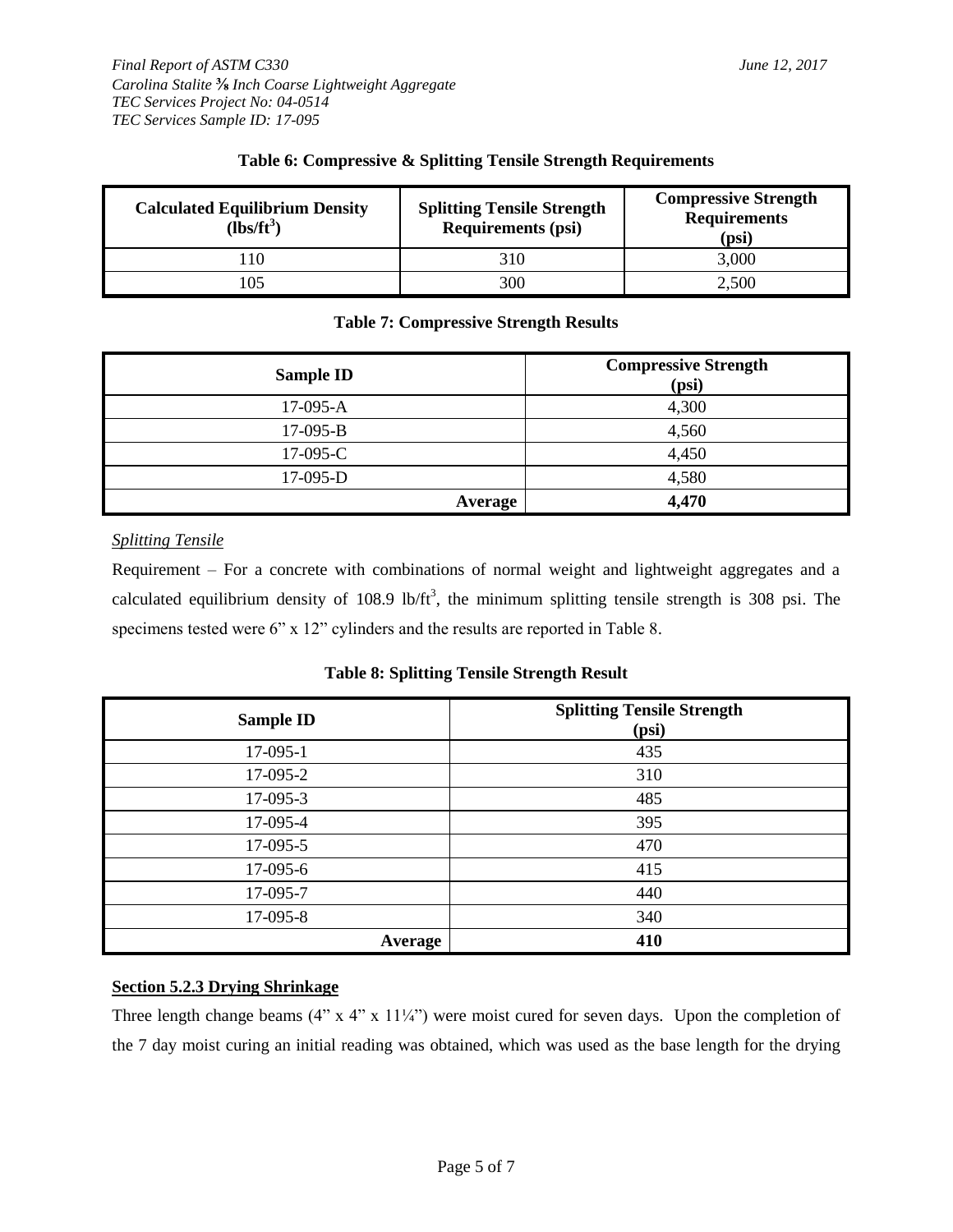*Final Report of ASTM C330 June 12, 2017 Carolina Stalite* **⅜** *Inch Coarse Lightweight Aggregate TEC Services Project No: 04-0514 TEC Services Sample ID: 17-095*

shrinkage calculations. The samples were then placed in a curing cabinet maintained at  $100 \pm 2$ °F with a relative humidity of  $32 \pm 2\%$  for 28 days. The drying shrinkage of the concrete specimens shall not exceed 0.07% at 28days.

| <b>Sample ID</b> | <b>Length Change at 28 Days</b><br>(%) |
|------------------|----------------------------------------|
| $17-095(1)$      | $-0.028$                               |
| $17-095(2)$      | $-0.027$                               |
| $17-095(3)$      | $-0.028$                               |
| Average          | $-0.028$                               |

# **Table 9: Drying Shrinkage at 28 Days**

## **Section 5.2.4 Popouts**

Requirement – There shall be no popouts observed after test concrete made with the tested lightweight aggregate is subjected to an autoclave in accordance with ASTM C151-09 *Standard Test Method for Autoclave Expansion of Hydraulic Cement.*

Result – No popouts were observed.

# **Resistance to Freezing and Thawing**

The freeze-thaw samples were tested in accordance with ASTM C666-03 (2008) *Resistance of Concrete to Rapid Freezing and Thawing – Procedure A (freezing and thawing in water)* with the curing modifications listed in ASTM C330. Test results are reported in Table 10.